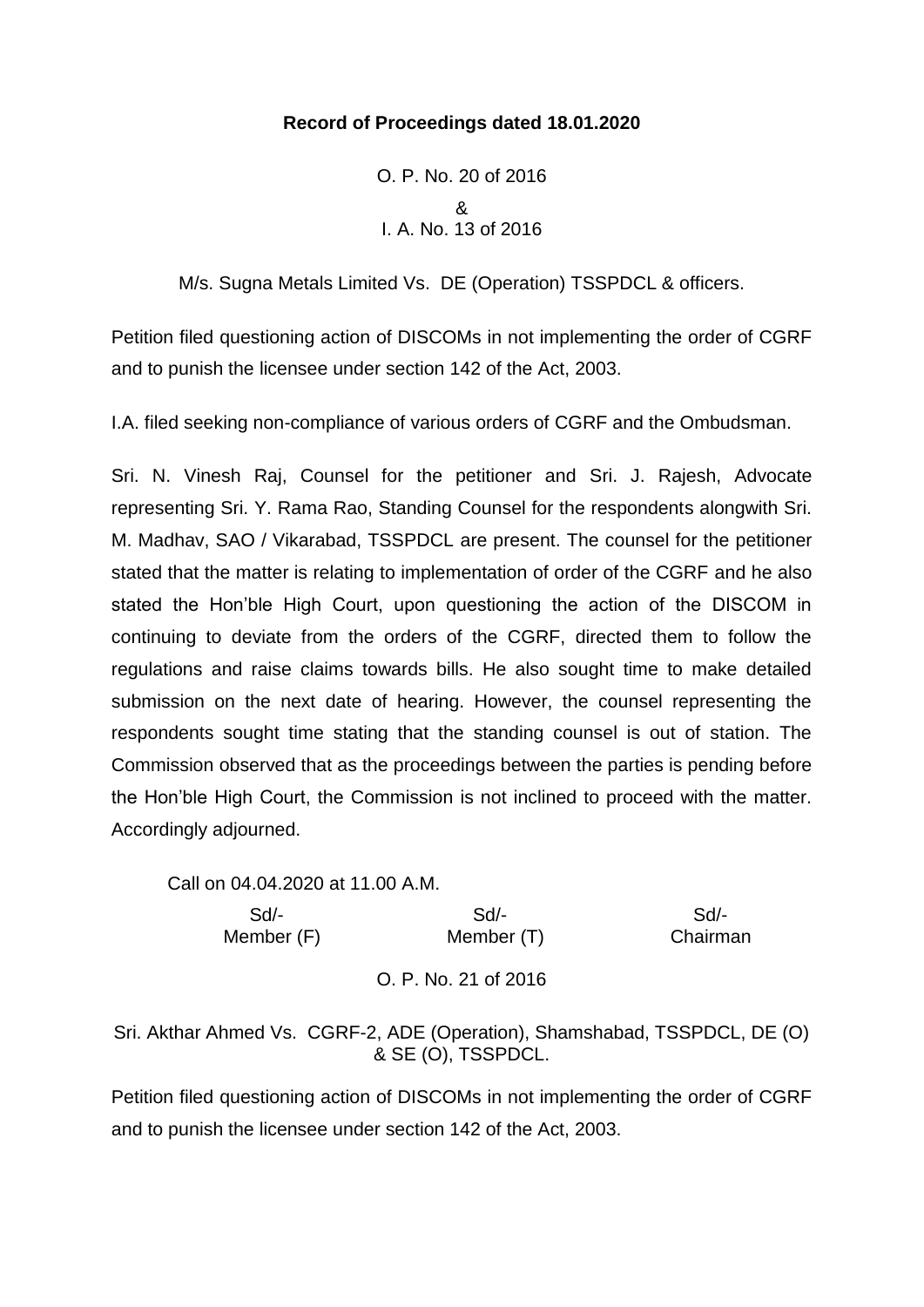Sri. N. Vinesh Raj, Counsel for the petitioner and Sri. J. Rajesh, Advocate representing Sri. Y. Rama Rao, Standing Counsel for the respondents alongwith Sri. U.C.V. Annaiah, ADE / O / Shamshabad, TSSPDCL are present. The counsel for the petitioner stated that the CGRF had ordered for shifting of the line, which is passing through the premises of the petitioner and the same is likely to pose danger to the lives of the people. The CGRF and the Ombudsman have directed the respondents to shift the line to ensure safety of the people. Further, the company has obtained stay of the order of the Ombudsman from the Hon'ble High Court. However, the counsel representing the respondents sought time stating that the standing counsel is out of station. The Commission observed that as the proceedings between the parties is pending before the Hon'ble High Court and there is a stay for implementation of the orders of the Ombudsman, the Commission is not inclined to proceed with the matter. Accordingly adjourned.

Call on 04.04.2020 at 11.00 A.M.

 Sd/- Sd/- Sd/- Member (F) Member (T) Chairman O. P. No. 27 of 2016

M/s. Sugna Metals Limited Vs. DE (Operation) TSSPDCL & officers.

Petition filed questioning action of DISCOMs in not implementing the order of CGRF and to punish the licensee under section 142 of the Act, 2003.

Sri. N. Vinesh Raj, Counsel for the petitioner and Sri. J. Rajesh, Advocate representing Sri. Y. Rama Rao, Standing Counsel for the respondents alongwith Sri. M. Madhav, SAO / Vikarabad, TSSPDCL are present. The counsel for the petitioner stated that the matter is relating to implementation of order of the CGRF and he also stated the Hon'ble High Court, upon questioning the action of the DISCOM in continuing to deviate from the orders of the CGRF, directed them to follow the regulations and raise claims towards bills. He also sought time to make detailed submission on the next date of hearing. However, the counsel representing the respondents sought time stating that the standing counsel is out of station. The Commission observed that as the proceedings between the parties is pending before